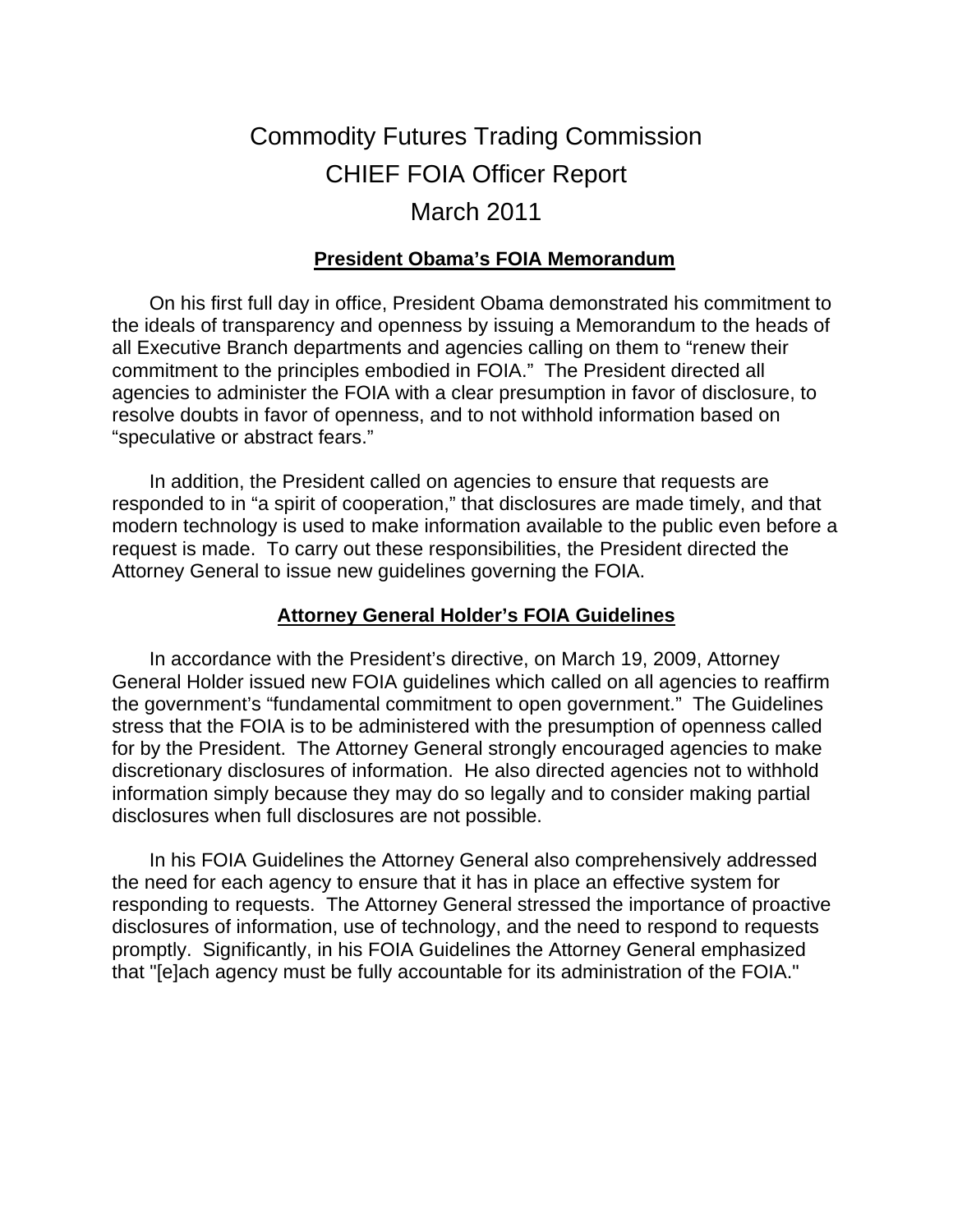#### **Agency Accountability**

The Attorney General has highlighted the key role played by each agency's Chief FOIA Officer and emphasized that "[i]mproving FOIA performance requires [their] active participation." Accordingly, the Attorney General directed agency Chief FOIA Officers to review "all aspects of their agencies' FOIA administration" and to report each year to the Department of Justice on the steps taken "to improve FOIA operations and facilitate information disclosure at their agencies."

#### **I. Steps Taken to Apply the Presumption of Openness**

#### **1. Describe the steps your agency has taken to ensure that the presumption of openness is being applied to all decisions involving the FOIA.**

During FY 2010, the Commodity Futures Trading Commission ("CFTC") FOIA unit took the following steps to fully implement the presumption of openness:

- o routinely reviewed program office staff determinations regarding exemptions.
- o routinely advised program offices that exemptions 5 and 7 must be applied selectively and not automatically, including documents involved in an agency enforcement action.
- $\circ$  provided written guidance to a program office on the importance of conducting a search reasonably calculated to uncover responsive documents.

#### **a. Describe how the President's FOIA Memorandum and the Attorney General's FOIA Guidelines have been publicized throughout your agency.**

o The FOIA response form required to be completed by program staff contains the following certification:

| <b>CERTIFICATION</b>                                                                                                                                                                                                                                                                                                                                                                                                                                                                            |           |      |  |
|-------------------------------------------------------------------------------------------------------------------------------------------------------------------------------------------------------------------------------------------------------------------------------------------------------------------------------------------------------------------------------------------------------------------------------------------------------------------------------------------------|-----------|------|--|
| Under the Attorney General's March 19, 2009 guidelines for a "New Era of Open Government," an agency should not withhold information simply<br>because it may do so legally. Agencies are strongly encouraged to make discretionary disclosures of information. Also, please be aware that<br>agencies will now only be defended if the agency "reasonably foresees that disclosure would harm an interest protected by one of the statutory<br>exemptions or disclosure is prohibited by law." |           |      |  |
| By signing, you are certifying that you, on behalf of your division, have taken reasonable steps to segregate and release non-exempt information<br>and/or make a discretionary release of responsive material.                                                                                                                                                                                                                                                                                 |           |      |  |
| <b>Print Name</b>                                                                                                                                                                                                                                                                                                                                                                                                                                                                               | Signature | Date |  |
| ***Person certifying should be the individual making the final decision to release/withhold responsive material.                                                                                                                                                                                                                                                                                                                                                                                |           |      |  |

o The President's Memorandum and the Attorney General's Guidelines are posted on the FOIA page on CFTC.gov/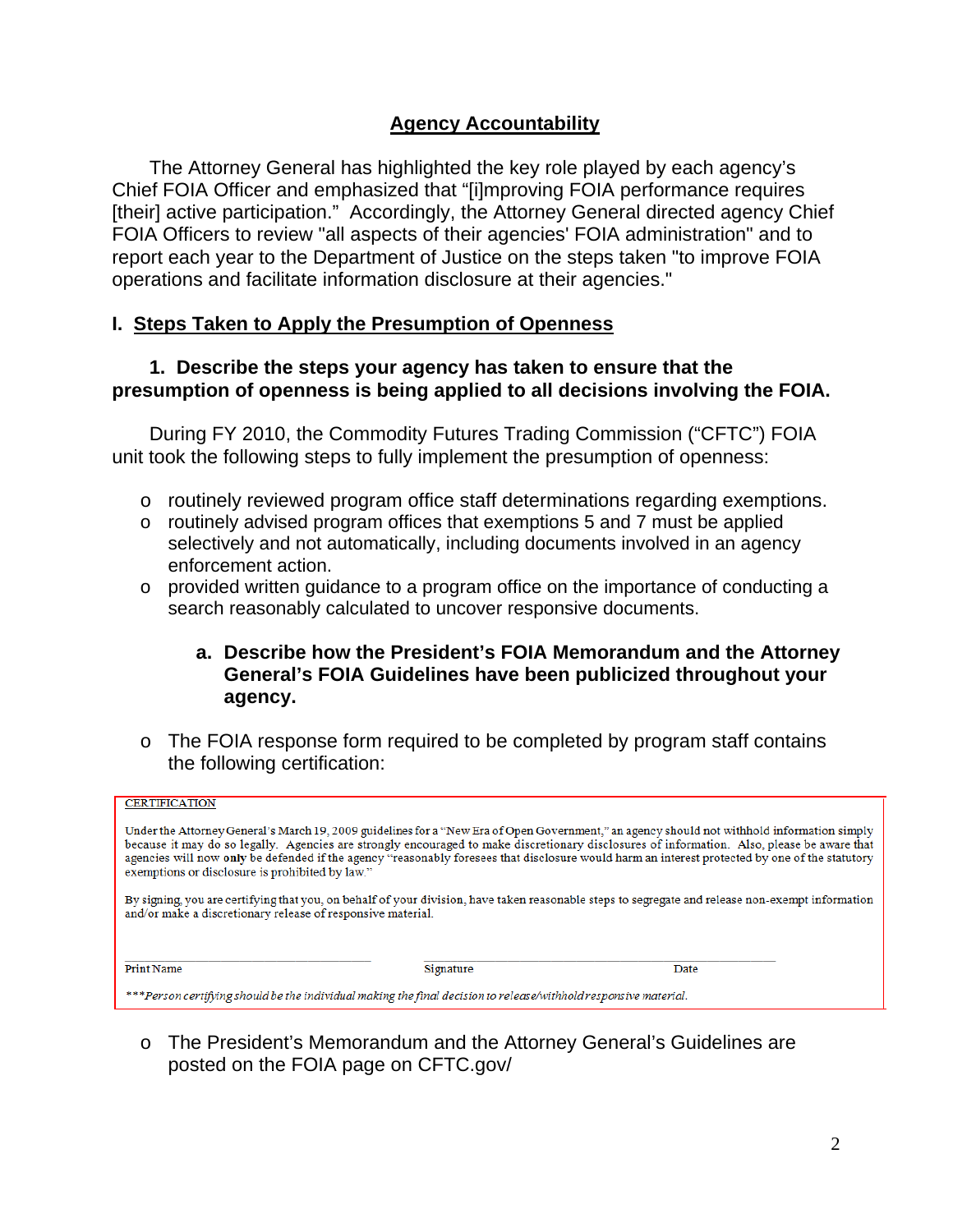# **b. How has your agency created or modified your internal guidance to reflect the presumption of openness?**

The above-describe certification and ongoing reminders are our principal means of reflecting the presumption of openness

# **c. To what extent has your agency made discretionary releases of otherwise exempt information**

Principal examples include:

- o Analyzed and adv7ised making a discretionary release of a draft consultant's report to the agency addressing the agency's market surveillance capabilities to a media requester. After minor redactions, the document was released in early 2011. (10-114)
- o Advised making a discretionary release to a media requester of two CDs of internal drafts and deliberative documents covered by exemption 5. The documents remain under review by a policy office to assure that, consistent with the Holder Guidelines, the CFTC "reasonably foresees that disclosure would harm an interest protected by one of the statutory exemptions." An initial production to this requester was made during the prior reporting period. 10-00013 and 10-0044).

# **d. What exemptions would have covered the information that was released as a matter of discretion?**

Mostly exemption 5.

# **e. How does your agency review records to determine whether discretionary releases are possible?**

o The program office with responsive documents makes the initial determination, often in consultation with the FOIA office. If no prior consultation occurs, the FOIA unit raises the issue with the program office. Depending on the nature of the documents, further review by a policy office may take place.

# **f. Describe any other initiatives undertaken by your agency to ensure that the presumption of openness is being applied.**

The most CFTC transparency during FY2010 initiatives stemmed from the Chairman's office and relate to rulemakings undertaken pursuant to the Dodd-Frank Wall Street Reform and Consumer Protection Act, Pub. L. 111-203, 124 Stat. 1376 (2010) ("Dodd-Frank Act"). The Dodd-Frank Act, which substantially overhauled derivatives regulation, requires the CFTC to promulgate more than 30 new rules.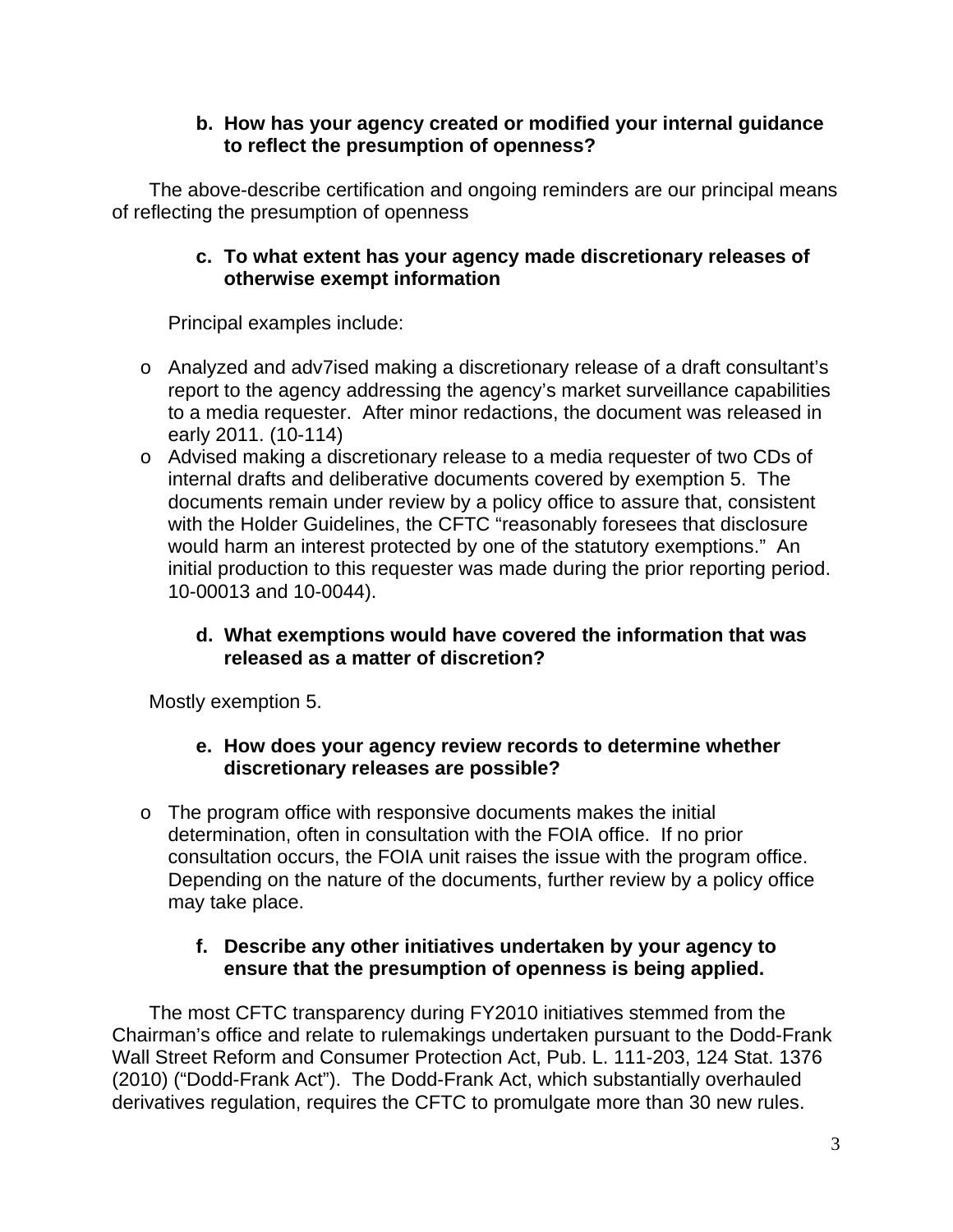Given the interest in and impact of these rulemakings, the CFTC adopted the following transparency policy regarding meetings with outside organizations, which is prominently posted on the Commission's website:

- o The CFTC is committed to transparency in the rulemaking process. Information on all meetings that Chairman Gensler and Commission staff have with outside organizations regarding the implementation of the Dodd-Frank Wall Street Reform and Consumer Protection Act will be made public. The topics of the meetings, attendees, summaries of the meetings and any materials presented to the CFTC can be found here.
- o In addition, the Commission determined in FY2010 to deliberate and vote on proposed Dodd-Frank Act rulemakings at public meetings rather than by seriatim vote. The first such meeting was held on October 1, 2010 and 12 such meetings have been held to date.
- o To facilitate public input on the proposed rules, the Commission, among other things, created an interactive online comment form.

In addition, between January and May 2010, the Commission held four public hearings on significant industry issues, including, for example a meeting to consider the trading of futures contracts based on movie box office receipts.

The CFTC also continues to make available widely watched market data, especially Commitments of Traders (COT) reports, as described more fully in last year's Chief FOIA Officer report. COT reports account for about half of all hits to the CFTC's website.

#### **2. Report the extent to which the numbers of requests where records have been released in full and the numbers of requests where records have been released in part has changed from those numbers as reported in your previous year's Annual FOIA Report.**

The CFTC's annual report for FY10 listed 153 FOIA requests processed, with 61 full grants and 34 partial grants and 10 full denials. The remaining requests were withdrawn or there were no responsive records. This compares favorably with FY09, a year in which 200 requests were processed. Dispositions that year included 62 full releases, 30 partial releases and 22 full denials, with the rest being withdrawn or lacking responsive records. While the numbers of full and partial grants are about the same, the number of such grants as a percentage of requests processed is higher.

# **II. Steps Taken to Ensure that Your Agency has an Effective System In Place for Responding to Requests**

**1. Do FOIA professionals within your agency have sufficient IT support?**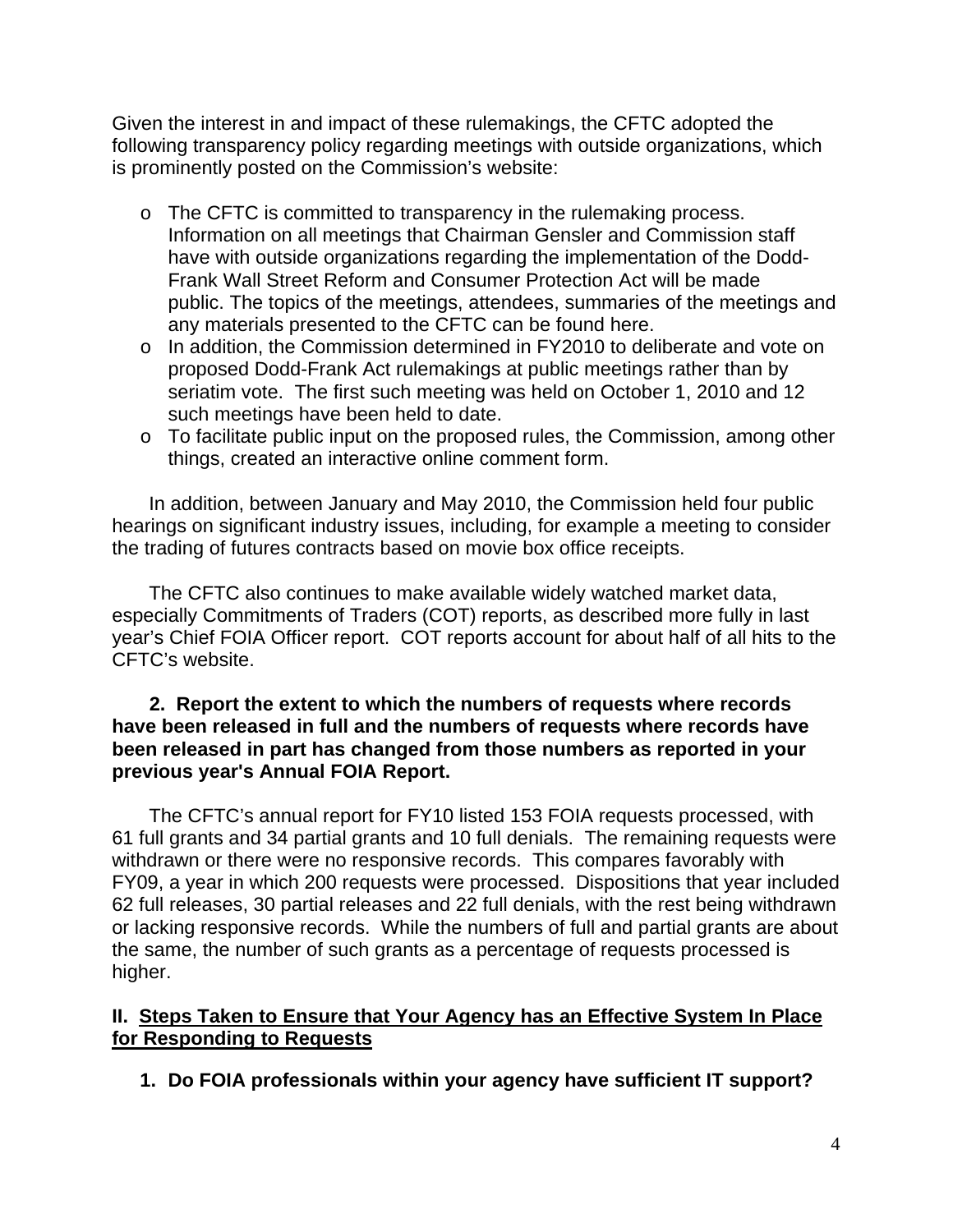At the time of last year's report, the CFTC had just awarded a contract for a commercial off the shelf FOIA processing system. The system was installed over the summer. It provides greatly enhanced case tracking ability and transparency, although the CFTC to date is using only part of its capabilities. The FOIA program otherwise enjoys increasing IT support within the agency's capabilities and is using IT in new ways. Documents responsive to one FOIA request were loaded into the Practice Manager database for faster review. Within the past year, the CFTC Office of General Counsel hired an E-discovery specialist attorney who is assisting the program to better utilize IT search capabilities.

#### **2. Describe how your agency's FOIA professionals interact with your Open Government Team.**

The Chief FOIA Officer prepared the initial draft of the initial Open Government Report and continues to work with the Open Government Team. FOIA unit personnel and Open Government personnel participate in intra-agency initiatives. Because of the CFTC's small size – about 600 employees – there is a great deal of informal information sharing.

#### **3. Describe the steps your agency has taken to assess whether adequate staffing is being devoted to responding to FOIA requests.**

The CFTC determined that FOIA is understaffed. The understaffing became more acute when a senior FOIA attorney was detailed to the Chairman's office this year to work on Dodd-Frank rulemakings. During FY10 the CFTC authorized hiring an additional full-time FOIA specialist and an attorney with FOIA experience and these positions were posted early in FY201. Hiring efforts have been halted until budget issues have been resolved.

#### **4. Describe any other steps your agency has undertaken to ensure that your FOIA system operates efficiently and effectively.**

Apart from the commercial off the shelf FOIA processing system and plans to expand the staff when funds allow, the FOIA unit proactively and with increasing frequency seeks IT assistance in using existing eLaw functionalities, such as Concordance, Practice Manager, etc.

# **III. Steps Taken To Increase Proactive Disclosures**

#### **1. Has your agency added new material to your agency website since last year?**

Yes**.** Please see the examples listed above under I.1.g. relating to transparency initiatives taken pursuant to the Dodd-Frank rulemakings.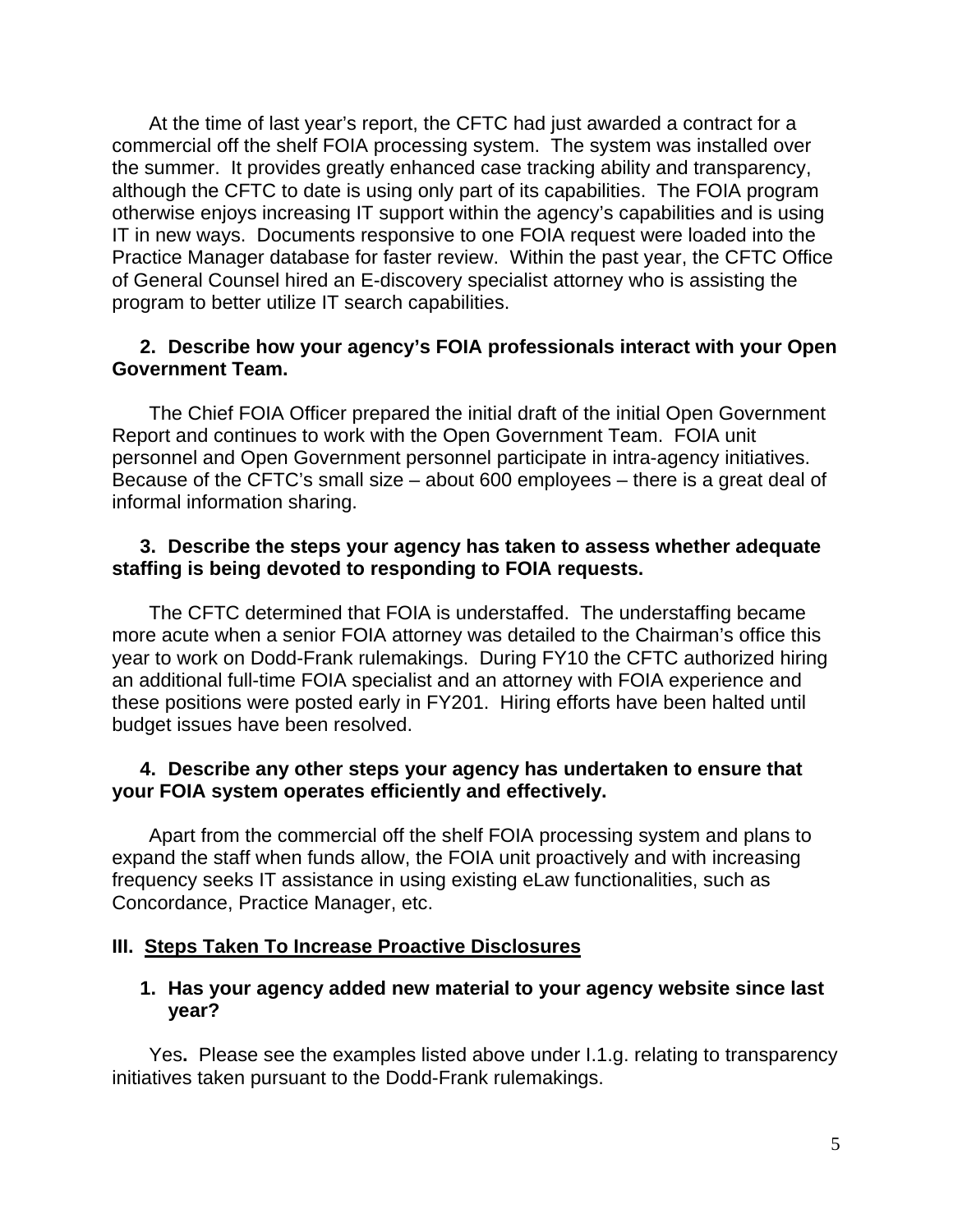# **2. What types of records have been posted?**

The summaries of more than 100 meetings with outside stakeholders are the most significant new disclosure. The CFTC also solicited pre-rulemaking submissions. In addition, the CFTC provided increased market information by disaggregating commercial and noncommercial positions and by including position data of linked foreign contracts in its widely watched COT reports.

# **3. Give examples of the types of records your agency now posts that used to be available only by making a FOIA request for them.**

Please see responses to III.b. above and III.d. below.

# 4. **What system do you have in place to routinely identify records that are appropriate for posting?**

Frequently requested information may be placed on the website. Also, prior to issuance of the President's Memorandum and the Guidelines, Appendix A to the CFTC's FOIA Rules listed information directly available from a program office without the need for a FOIA request. For the past several years, the CFTC has been making the great majority of that information available on cftc.gov.

# **5. How do you utilize social media in disseminating information?**

The CFTC has established a presence on Facebook, Youtube, Flicker and Twitter. All of these sites supplement cftc.gov by giving users additional means of accessing information. Facebook also sponsors discussion groups open to the public on commodity-related issues.

# **6. Describe any other steps taken to increase proactive disclosures at your agency.**

In FY 2010, the CFTC upgraded its public facing Web site to:

- o Implement a new visual design to improve the presentation and readability of information throughout the Web site;
- o Enhance the homepage to feature easy access to important information and events at the CFTC;
- o Improve site navigation and implement dynamic dropdown menus for primary and secondary navigation;
- o Provide greater transparency with the implementation of Web pages dedicated to transparency;
- o Implement flash enabled headlines and an historical timeline of the CFTC; and
- o Implement a Web 2.0 presence featuring YouTube, Flickr, and Facebook.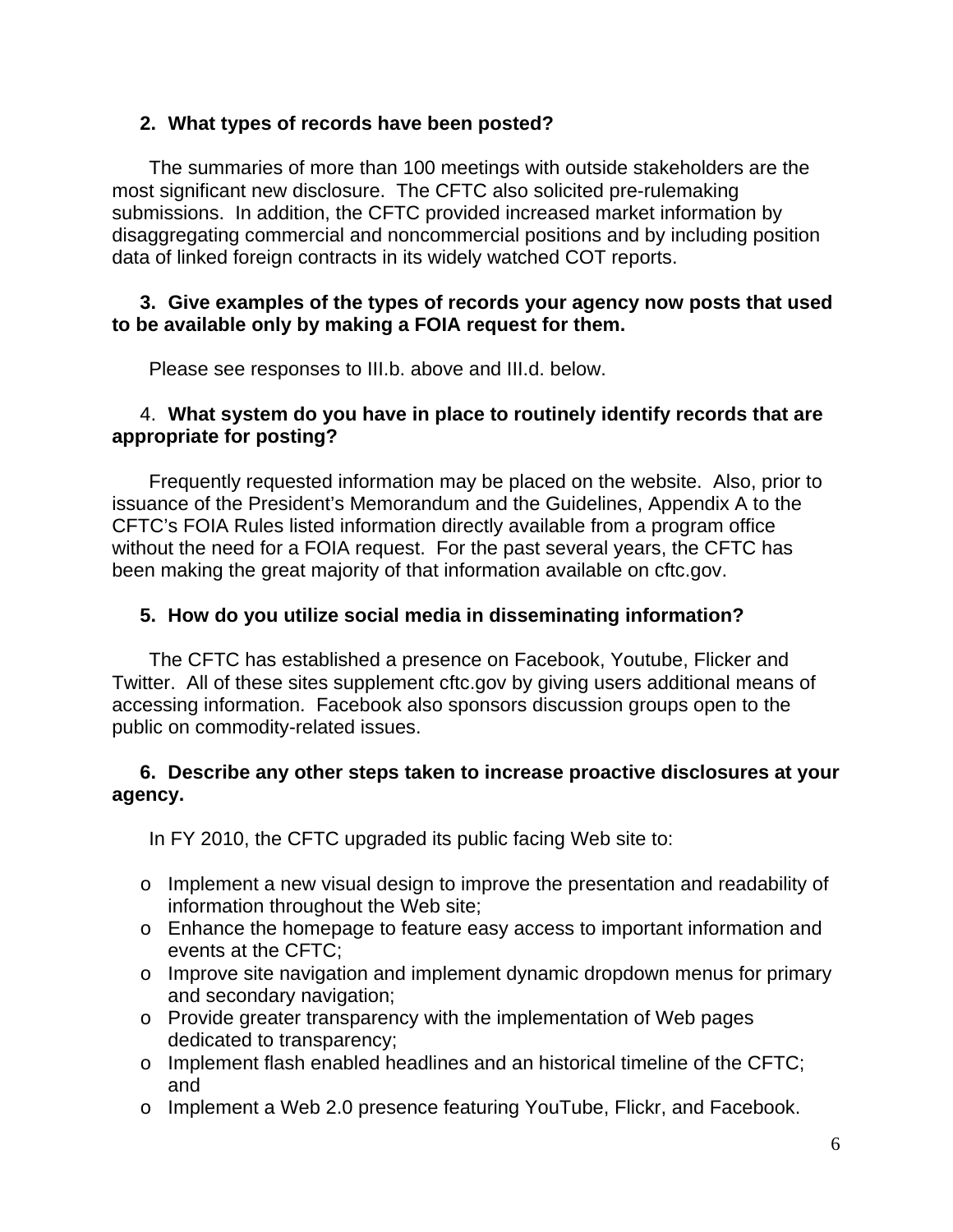The CFTC has fully complied with the Federal Open Government Directive by increasing access to public meetings; increasing market reporting transparency; continuing transparency, participation, and collaboration efforts; and participating in the data.gov initiative.

As mentioned above, the CFTC has increased the frequency and variety of public meetings. In addition to above-described meetings, the CFTC held during FY2010:

- o Roundtables on Dodd-Frank rulemaking; joint meetings with the Securities and Exchange Commission on harmonization of market regulation and the market events of May 6;
- o Commission meetings on the current application of position limits and exemptions from position limits in energy markets, precious metals and base metals markets, and on speculative trading in the energy markets;
- o Advisory Committee Meetings on wheat convergence; technological, high frequency, and direct access trading; and global markets;
- o A joint meeting with the Federal Energy Regulatory Commission to consider issues related to clearing and inter-ISO/RTO netting in the energy markets.
- o The CFTC provided increased participation in and access to these meetings by webcasting and providing audio of the meeting available via listen-only conference calls.

# **IV. Steps Taken To Greater Utilize Technology**

# **1. Electronic receipt of FOIA requests:**

# **a. What proportion of the components within your agency which receive FOIA requests have the capability to receive such requests electronically?**

For FOIA purposes, the CFTC operates as a single component. Approximately 90 percent of requests are received electronically.

#### **b. To what extent have you increased the number of components doing so since the filing of your last Chief FOIA Officer Report?**

NA—one component.

# **c. What methods does your agency use to receive requests electronically?**

Through the foiasubmissions mailbox on the agency website, cftc.gov, and by fax. Most requests are emailed.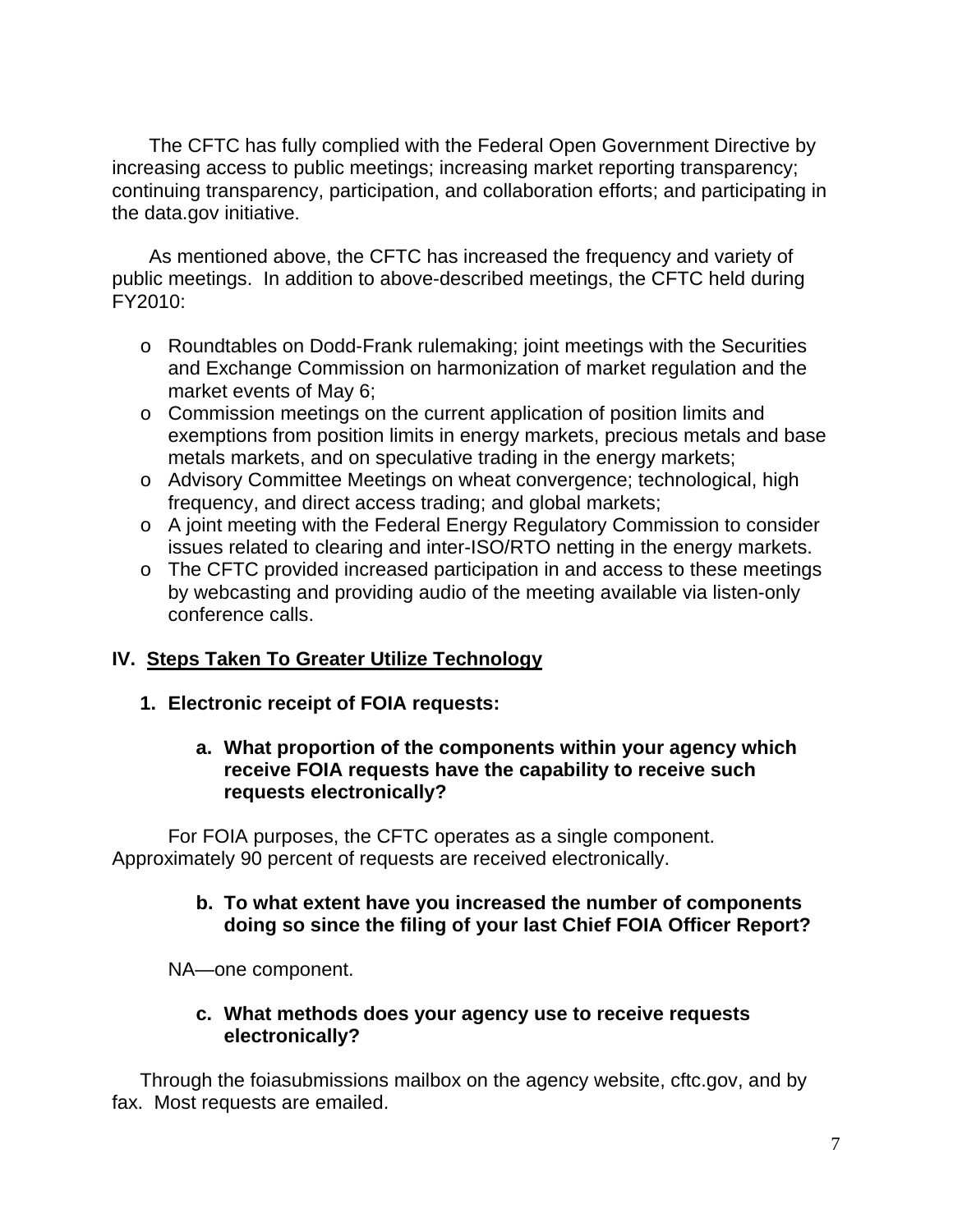# **2. Electronic tracking of FOIA requests:**

# **a. What proportion of components within your agency which receive FOIA requests have the capability to track such requests electronically?**

NA. The CFTC operates as one component for FOIA purposes. All incoming requests are tracked through a commercial off the shelf FOIA processing system, although not all production is through this FOIA processing system.

# **b. To what extent have you increased the number of components doing so since the filing of your last Chief FOIA Officer Report?**

NA—one component.

# **c. What methods does your agency use to track requests electronically?**

The Commission has been using a commercial off the shelf FOIA processing system on line less than one year.

# **3. Electronic processing of FOIA requests:**

#### **a. What proportion of components within your agency which receive FOIA requests have the capability to process such requests electronically?**

While only the FOIA unit has the capacity to process documents through the use of a commercial off the shelf FOIA processing system, other program offices have other means of electronic production. In particular, the Division of Enforcement can produce documents through various eLaw programs. All offices can produce documents through email. Documents available only in hard copy are converted to electronic versions with assistance from IT staff.

#### **b. To what extent have you increased the number of components doing so since the filing of your last Chief FOIA Officer Report?**

NA. See above.

#### **c. What methods does your agency use to process requests electronically?**

See response to 3.a. above.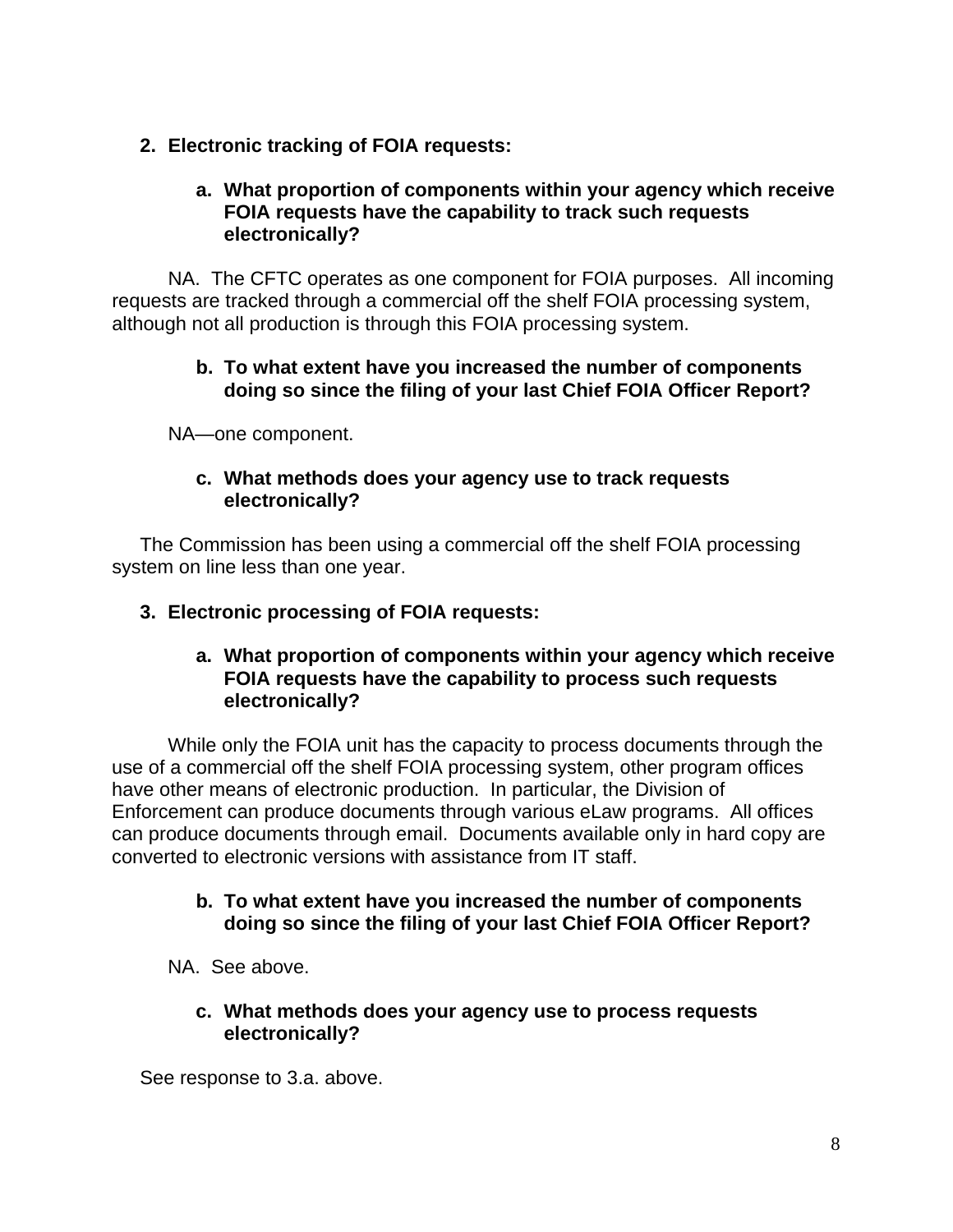# **4. Electronic preparation of your Annual FOIA Report:**

# **a. What type of technology does your agency use to prepare your agency Annual FOIA Report, i.e., specify whether the technology is FOIA-specific or a generic data-processing system.**

A commercial off the shelf FOIA processing system was used for the first time this year to produce the annual report.

#### **b. If you are not satisfied with your existing system to prepare your Annual FOIA Report, describe the steps you have taken to increase your use of technology for next year.**

We experienced some software difficulties, which we anticipate will be resolved by next year.

# **V. Steps Taken to Reduce Backlogs and Improve Timeliness in Responding to Requests**

**1. If your agency has a backlog, report here whether that backlog is decreasing. That reduction should be measured in two ways. First, report whether the number of backlogged requests and backlogged administrative appeals that remain pending at the end of the fiscal year decreased or increased, and by how many, when compared with last fiscal year. Second, report whether your agency closed in Fiscal Year 2010 the ten oldest of those pending requests and appeals from Fiscal Year 2009, and if not, report how many of them your agency did close.** 

At the end for FY 2010 there were 16 backlogged requests, compared to 6 backlogged requests at the end of FY09. The CFTC did not have an administrative appeals backlog. All FY2009 backlogged cases were closed during FY2010.

**2. If there has not been a reduction in the backlog as measured by either of these metrics, describe why that has occurred. In doing so, answer the following questions and then include any other additional explanation:** 

#### **a. Is the backlog increase a result of an increase in the number of incoming requests or appeals?**

No, the number of FOIA requests decreased by 20 percent (199 to 158)

# **b. Is the backlog increase caused by a loss of staff?**

Yes, the FOIA unit was understaffed and incurred the loss of a senior FOIA attorney who has been detailed to the Office of the Chairman to work on Dodd-Frank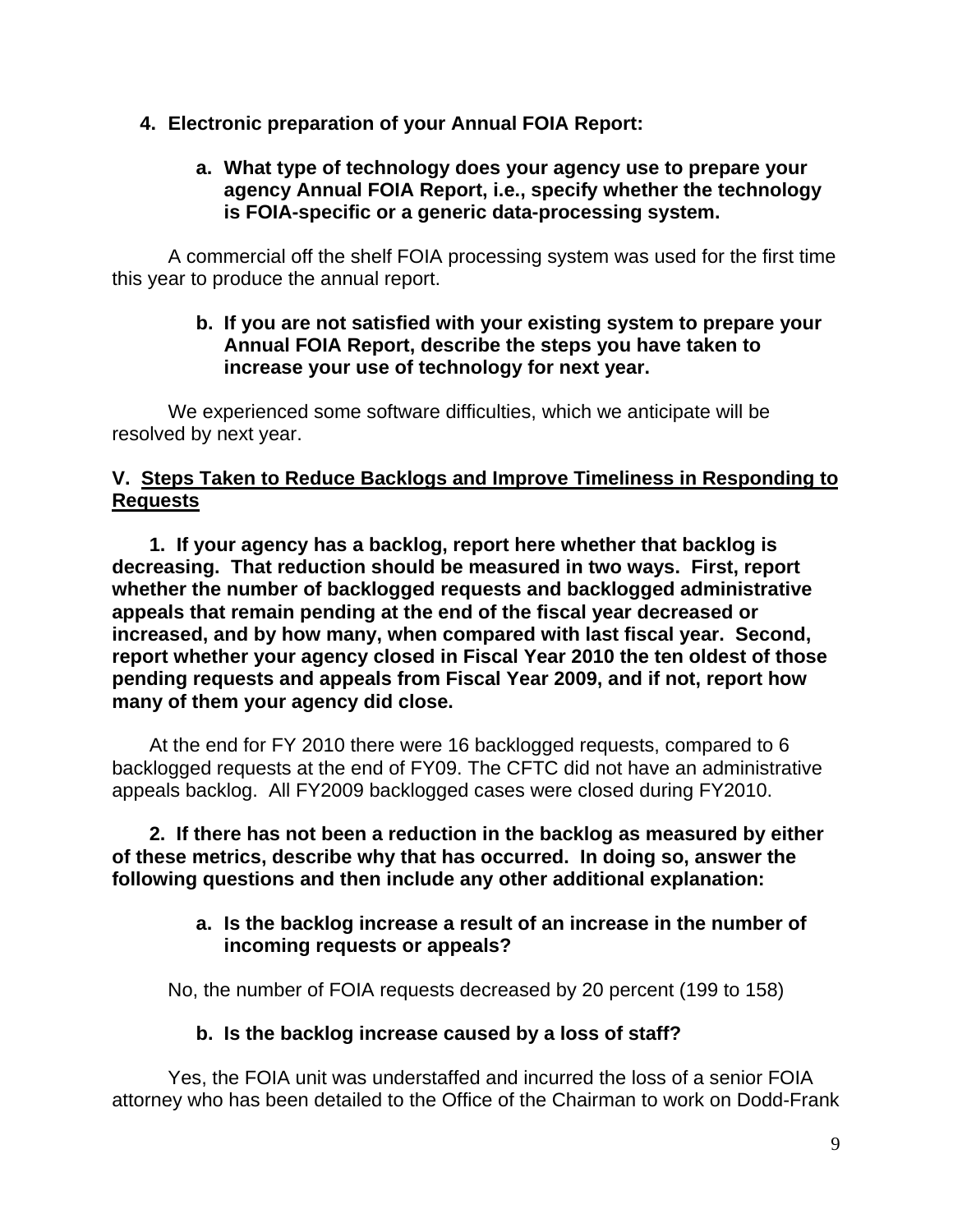rulemakings. Late in FY2010, the CFTC authorized hiring for two FOIA positions, an attorney and a non-attorney FOIA specialist. Shortly after the positions were posted and applications received, hiring was frozen.

# **c. Is the backlog increase caused by an increase in the complexity of the requests received?**

Yes, several backlogged requests seek either voluminous documents covered by exemptions 7 and 5; or documents covered by exemption 5 that require extensive policy review.

# **d. What other causes, if any, contributed to the increase in backlog?**

The enhanced commitment to transparency has been a factor. The two oldest FOIA requests (related combined requests by the same requester) seek discretionary release of draft documents access to which probably would have been routinely denied in the past. Under the Holder Guidelines, releases under these requests have been made and further releases may be made after further review.

**3. Describe the steps your agency is taking to reduce any backlogs and to improve timeliness in responding to requests and administrative appeals. In doing so answer the following questions and then also include any other steps being taken to improve timeliness.** 

# **a. Does your agency routinely set goals and monitor the progress of your FOIA caseload?**

Yes, the status of the caseload is routinely monitored on a commercial off the shelf FOIA processing system. Simple requests may be opened and closed within a day. The goal is to operate at a level of efficiency that will eliminate any end of year backlogs.

- **b. Has your agency increased its FOIA staffing? No. As explained above, FOIA staffing has been decreased and has been slated for future increases.**
- **c. Has your agency made IT improvements to increase timeliness? Yes. The commercial off the shelf FOIA processing system and increased use of eLaw programs including Concordance and Practice Manager are expected to increase timeliness once they are fully operational.**
- d. **Has your agency Chief FOIA Officer been involved in overseeing your agency's capacity to process requests? Yes, the Chief FOIA Officer is involved on a daily basis and assists to suggest ways to**